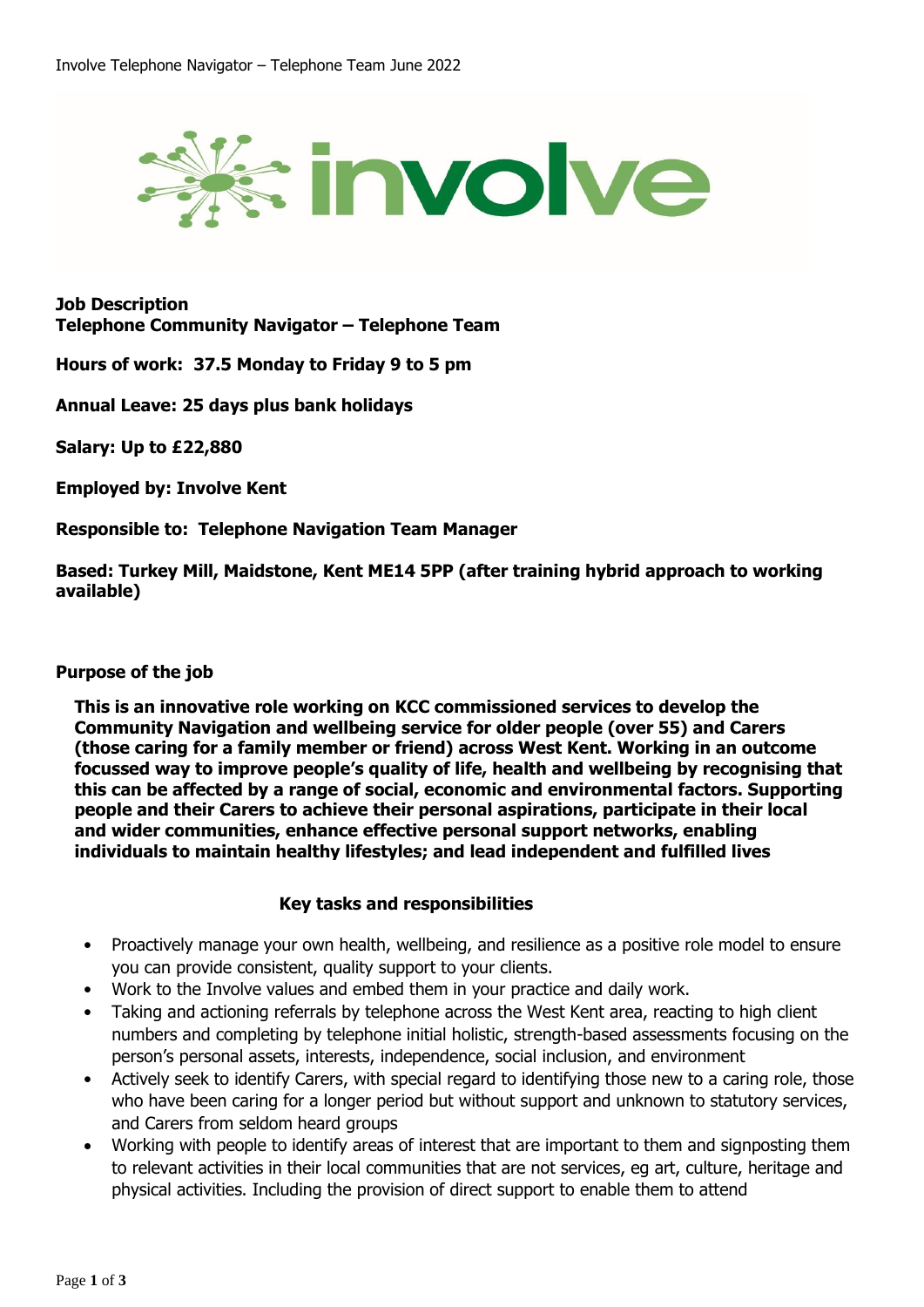Involve Telephone Navigator – Telephone Team June 2022

- Work with those identified as a Carer to complete wellbeing reviews and support them to access a statutory Carers Assessment or further information, advice and support from a Community Based Involve Kent Navigator where level of need is identified.
- Work with hospital-based colleagues to ensure Carers are supported on discharge from hospital including practical support utilising funding as appropriate
- Review all Clients and use the appropriate outcome-based tool to ensure the service is outcome focussed
- Working in partnership with Involve colleagues, voluntary sector, multidisciplinary colleagues in health and social care and district councils to promote and embed the service
- Supporting people with basic information regarding benefits they may be eligible for and referring through to Community Navigators to assist where needed. Referring onto more specialist organisations where more in-depth financial advice and support is required
- Proactively engage and inspire people when assessing their needs and identifying support and offer a personalised approach by telephone
- Motivate, empower and encourage people to take positive action to improve their health and wellbeing, by connecting with others, attending groups, promoting self-care, volunteering, providing advice and information. Set goals and develop action plans with people to help them take control of their health and wellbeing.
- Work with people in a supportive, holistic way (using a Motivational Interview approach) to address practical and psychological barriers, such as lack of transport, low confidence and social isolation, to co-produce a solution
- Enable people to identify services within the local community, and where appropriate, facilitate the purchasing of services to meet their goals, and short- and long-term needs. Supporting people to access their health and social care system both statutory and non-statutory
- Refer onto Community Navigators for face to face appointments to complete KCC approved Community Equipment Assessment that supports people where eligible to access equipment and technology that helps them remain independent for longer including Telecare
- Using the 'Connect Well West Kent' social prescribing software and directory, support people to choose appropriate community activities to support their wellbeing, such as exercise groups, selfhelp groups, debt advice, community gardening
- Ensure all necessary data and information about Clients is recorded accurately and entered confidentially on Involve's database with awareness of information governance best practice.
- Work closely with partners particularly Heath and Social Care Coordinators and One You advisors, to ensure Involve's support is complementary and people access the right service for their needs.
- Achieve demanding targets for numbers of people engaged and supported. Ensuring the service and support to people is outcome focussed and work innovatively to facilitate improved outcomes for people
- Any other tasks and responsibilities that may be identified as necessary as the service evolves and develops